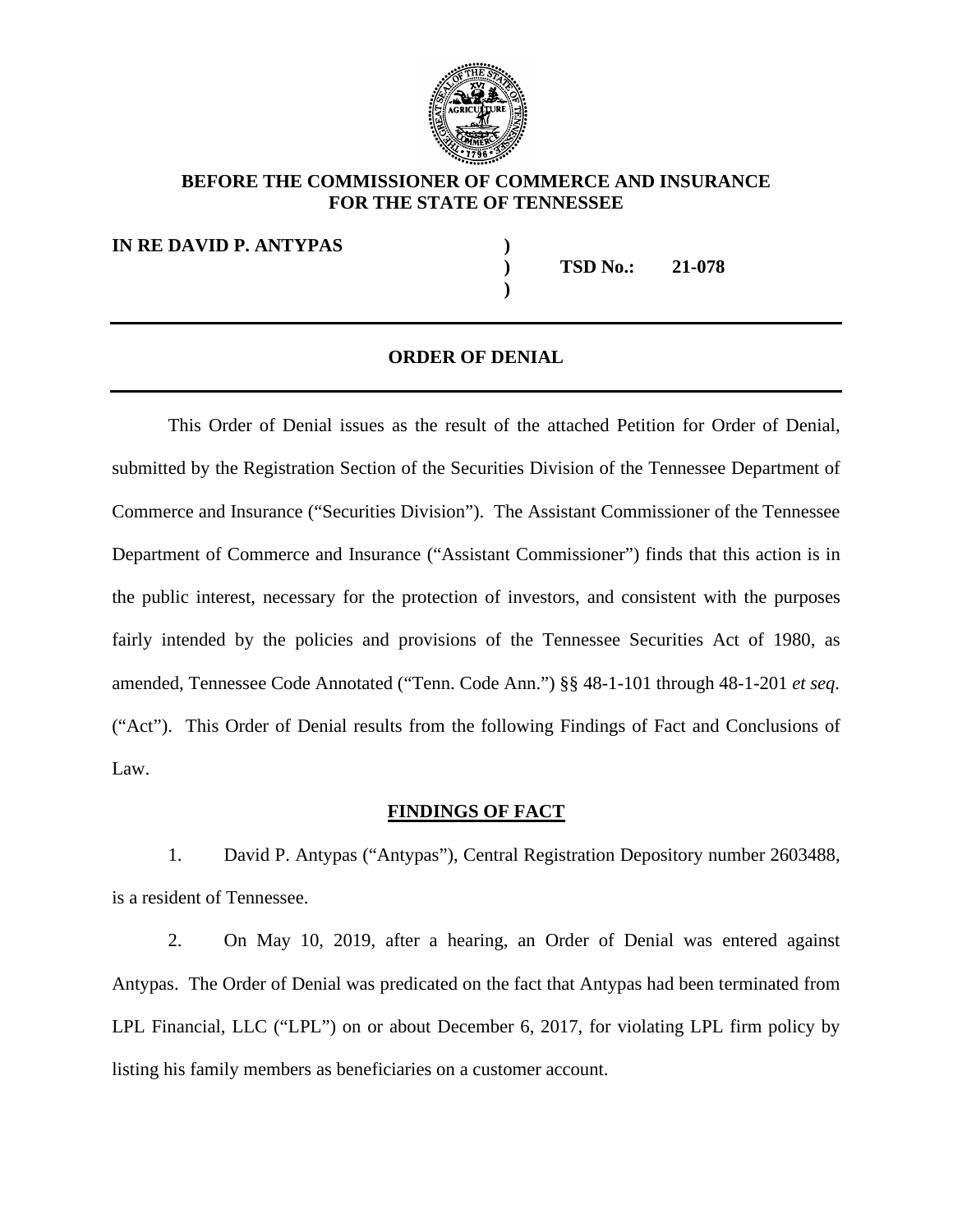3. On July 1, 2019, Antypas entered a Letter of Acceptance, Waiver, and Consent with the Financial Industry Regulatory Authority ("FINRA") that imposed a two (2) year suspension from association with any FINRA member firm in any capacity for violating FINRA Rule 2010.

4. On April 22, 2021, Antypas entered a Consent Order with the Insurance Division of the Tennessee Department of Commerce and Insurance ("Insurance Division") that suspended his Tennessee insurance producer license from January 1, 2021, through December 31, 2022. The Consent Order found that Antypas failed to disclose the Securities Division's Order of Denial to the Insurance Division within thirty (30) days, in violation of Tenn. Code Ann. § 56-6-119.

5. On July 8, 2021, SEC-registered investment adviser firm, Optivise Advisory Services, LLC ("OAS"), submitted a Form U4 filing for an investment adviser representative registration in Tennessee on behalf of Antypas.

6. On July 14, 2021, the Securities Division issued a letter requesting additional information and corrections to the Form U4 application. The Form U4 incorrectly stated that the May 2019 Order of Denial was still pending, and the July 2019 FINRA suspension was not disclosed.

7. On July 21, 2021, OAS filed an amended Form U4 that stated that Antypas was subject to suspension in the May 2019 Order of Denial instead of a denial.

8. On July 30, 2021, the Securities Division issued a letter requesting a correction or explanation regarding the May 2019 Order of Denial discrepancy.

9. On July 30, 2021, OAS responded that the Order of Denial discrepancy had been corrected through an amended filing.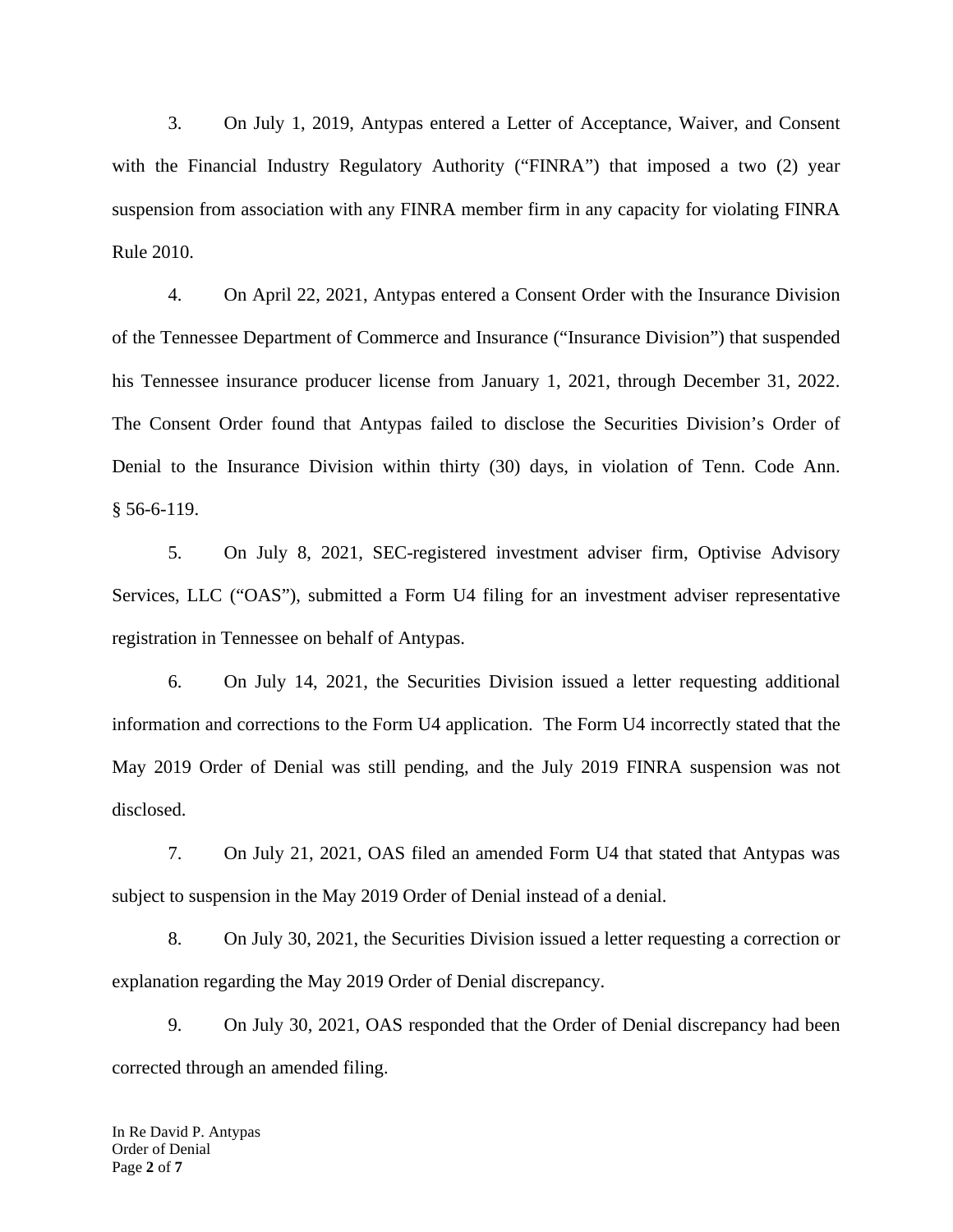10. On August 1, 2021, OAS filed an amended Form U4 that corrected the discrepancy regarding the May 2019 Order of Denial.

11. On August 4, 2021, the Securities Division issued a letter stating that Antypas had not disclosed an April 22, 2021, Consent Order entered by the Insurance Division on his Form  $U4.$ 

12. On November 16, 2021, OAS filed a Form U-5 requesting to withdraw Antypas' application for registration with the Securities Division.

13. Antypas' July 2021 application for registration failed to disclose the July 2019 FINRA suspension action.

14. Antypas' July 2021 application for registration incorrectly disclosed the Order of Denial.

15. Antypas' July 2021 application for registration failed to disclose that he was subject to a Consent Order that suspended his Tennessee insurance producer license from January 1, 2021, through December 31, 2022.

#### **CONCLUSIONS OF LAW**

16. The Act places the responsibility for its administration with the Commissioner of the Department of Commerce and Insurance ("Commissioner"). The Securities Division is the lawful agent through which the Commissioner discharges this responsibility pursuant to Tenn. Code Ann. § 48-1-115.

17. Tenn. Code Ann. § 48-1-115 and Tenn. Comp. R. & Regs. 0780-04-01-.04(1)(b)(4.) expressly empower the Assistant Commissioner to issue orders of effective registration, orders of denial, and other orders not involving any sanctions.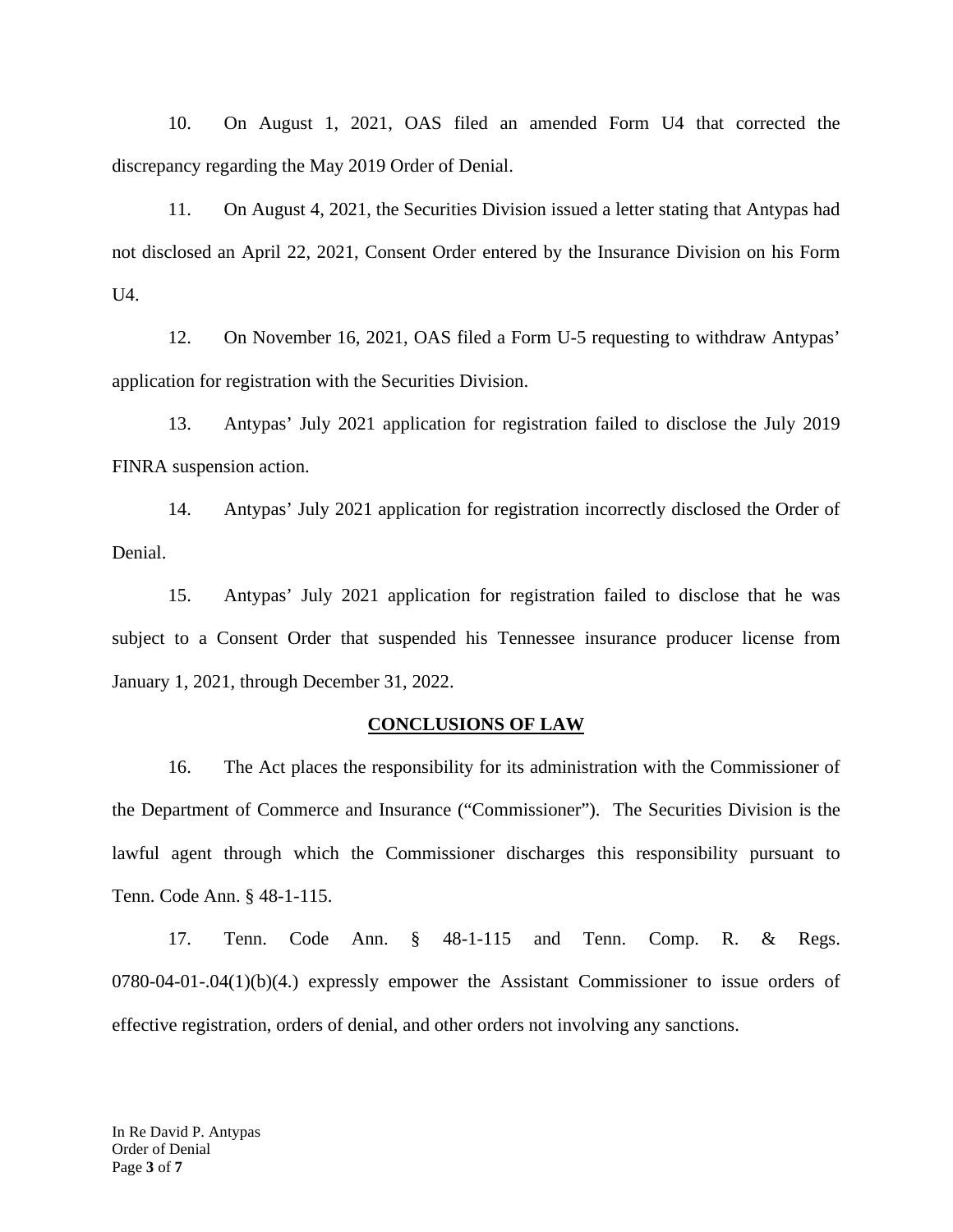18. Tenn. Code Ann. § 48-1-110(a)(2)(D) provides that the application for investment adviser representative shall include any injunction or administrative order involving a security or any aspect of the securities business.

19. Tenn. Code Ann. § 48-1-112(a)(1) and (a)(2)(G) provide that the Commissioner may by order deny an applicant registration upon finding that the order is in the public interest and necessary for the protection of investors, and the applicant has engaged in dishonest or unethical practices in the securities business.

20. Tenn. Comp. R. & Regs. 0780-04-03-.02(6)(c) provides that the terms "dishonest or unethical business practices" are not limited to the practices specified in the rule.

21. Tenn. Comp. R. & Regs. 0780-04-03-.01(3)(f) provides, in pertinent part:

[A]n application for registration as an investment adviser shall be subject to denial proceedings even though the applicant has filed a written request to withdraw its application. The commissioner may institute a revocation or denial proceeding under T.C.A. § 48-1-112 within thirty (30) days after the filing date of application to withdraw on Form ADV-W by a registrant or a written request to withdraw by an applicant and enter a revocation order as of the last date on which registration was effective or a denial order as of the filing date of the written request to withdraw an application.

22. The Assistant Commissioner finds that the Registration Section of the Securities Division is authorized to bring this action, as it is in the public interest, necessary for the protection of investors, and consistent with the purposes fairly intended by the policies and provisions of the Act, pursuant to Tenn. Code Ann. § 48-1-112(a).

23. The Findings of Fact demonstrate that Antypas failed to properly disclose the July 2019 FINRA suspension in his application for investment adviser representative registration, in violation of Tenn. Code Ann. §§ 48-1-110(a)(2)(D), 48-1-112(a)(1) and (a)(2)(G), and Tenn. Comp. R. & Regs. 0780-04-03-.02(6)(c).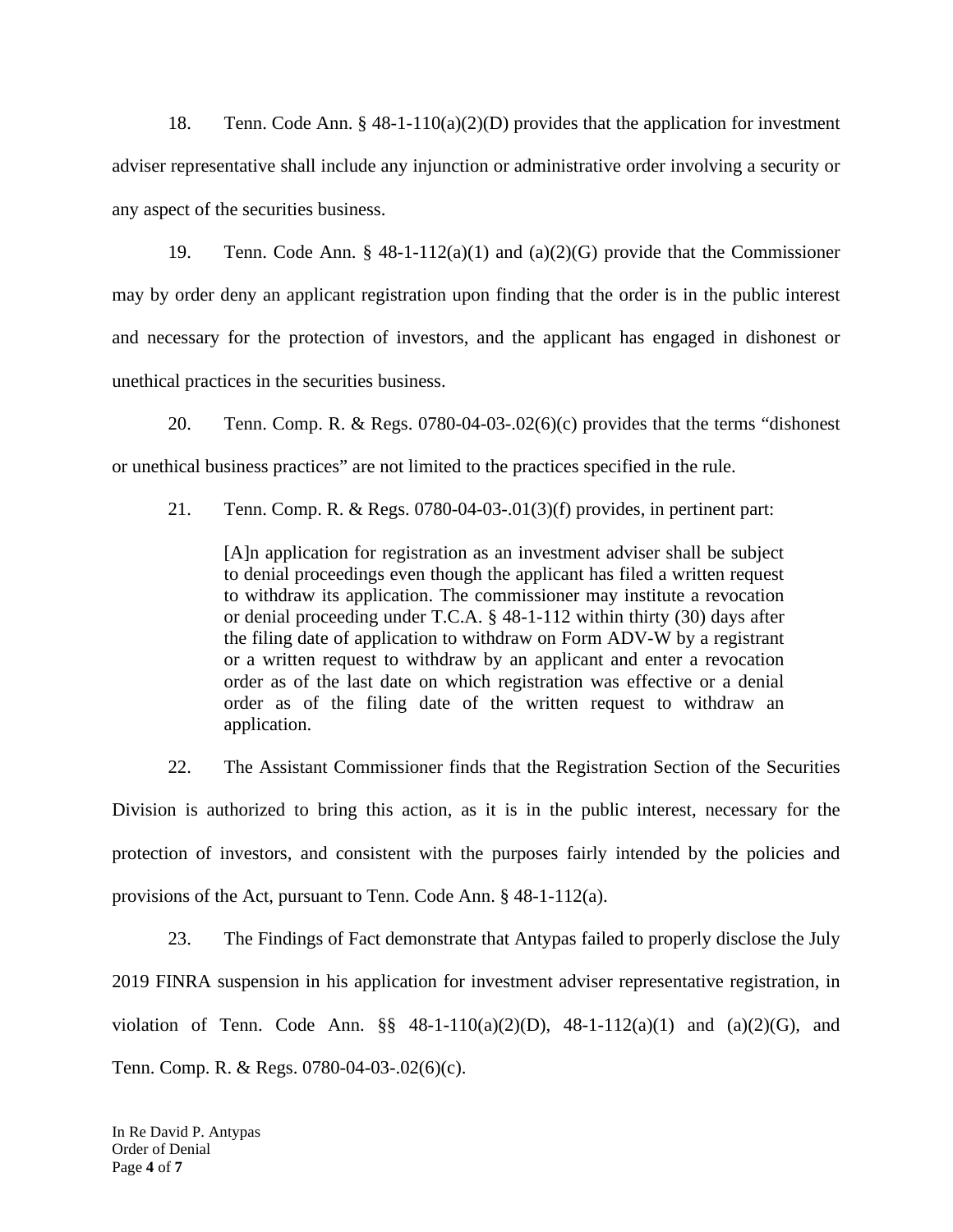24. The Findings of Fact demonstrate that Antypas failed to properly disclose the Securities Division's May 10, 2019, Order of Denial in his application for investment adviser representative registration, in violation of Tenn. Code Ann. §§ 48-1-110(a)(2)(D), 48-1-112(a)(1) and (a)(2)(G), and Tenn. Comp. R. & Regs. 0780-04-03-.02(6)(c).

25. The Findings of Fact demonstrate that Antypas failed to disclose the April 22, 2021, Consent Order regarding his Tennessee insurance producer license suspension in his application for investment adviser representative registration, in violation of Tenn. Code Ann.  $\S$ § 48-1-110(a)(2)(D), 48-1-112(a)(1) and (a)(2)(G), and Tenn. Comp. R. & Regs.  $0780 - 04 - 03 - 02(6)(c)$ .

26. Antypas' conduct provides grounds for the denial of his application for registration as an investment adviser representative pursuant to Tenn. Code Ann.  $§$  48-1-112(a)(1) and (a)(2)(G).

#### **ORDER**

**NOW, THEREFORE,** in consideration of the foregoing, it is **ORDERED** that:

1. The application for the registration of David P. Antypas as an investment adviser representative in the state of Tennessee is **DENIED**.

2. The applicant is advised that he has the right to a hearing on all matters raised in this Order of Denial. If the applicant wishes to exercise his right to a hearing, notice must be provided in writing to:

## **ELIZABETH H. BOWLING ASSISTANT COMMISSIONER FOR SECURITIES TENNESSEE DEPARTMENT OF COMMERCE AND INSURANCE 500 JAMES ROBERTSON PKWY DAVY CROCKETT TOWER, 10th FLOOR NASHVILLE, TN 37243**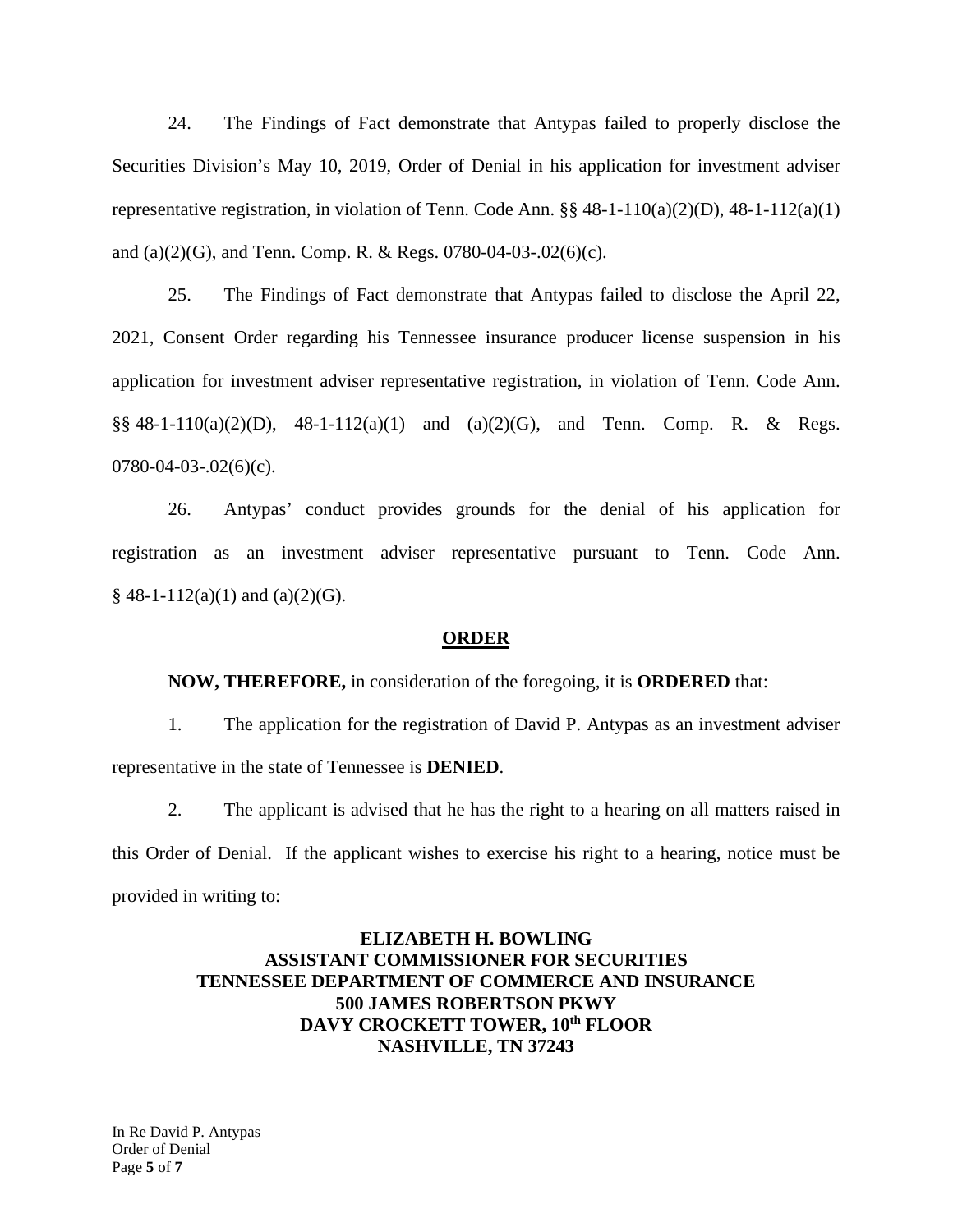3. The notice must be received within ten (10) calendar days of receipt of this Order. If the request is not timely received, this Order shall become effective as of 12:00 P.M. Central Time on the tenth day following service.

4. If a hearing is requested, and a notice of hearing and charges is pursued, the Securities Division may request additional relief not requested in its petition, including but not limited to civil penalties and the costs of the hearing.

**ENTERED AND EXECUTED** December 9, 2021.

 $F = P_1 + P_2 + P_3 + P_4$ 

Elizabeth H. Bowling Assistant Commissioner for Securities Tennessee Department of Commerce and Insurance